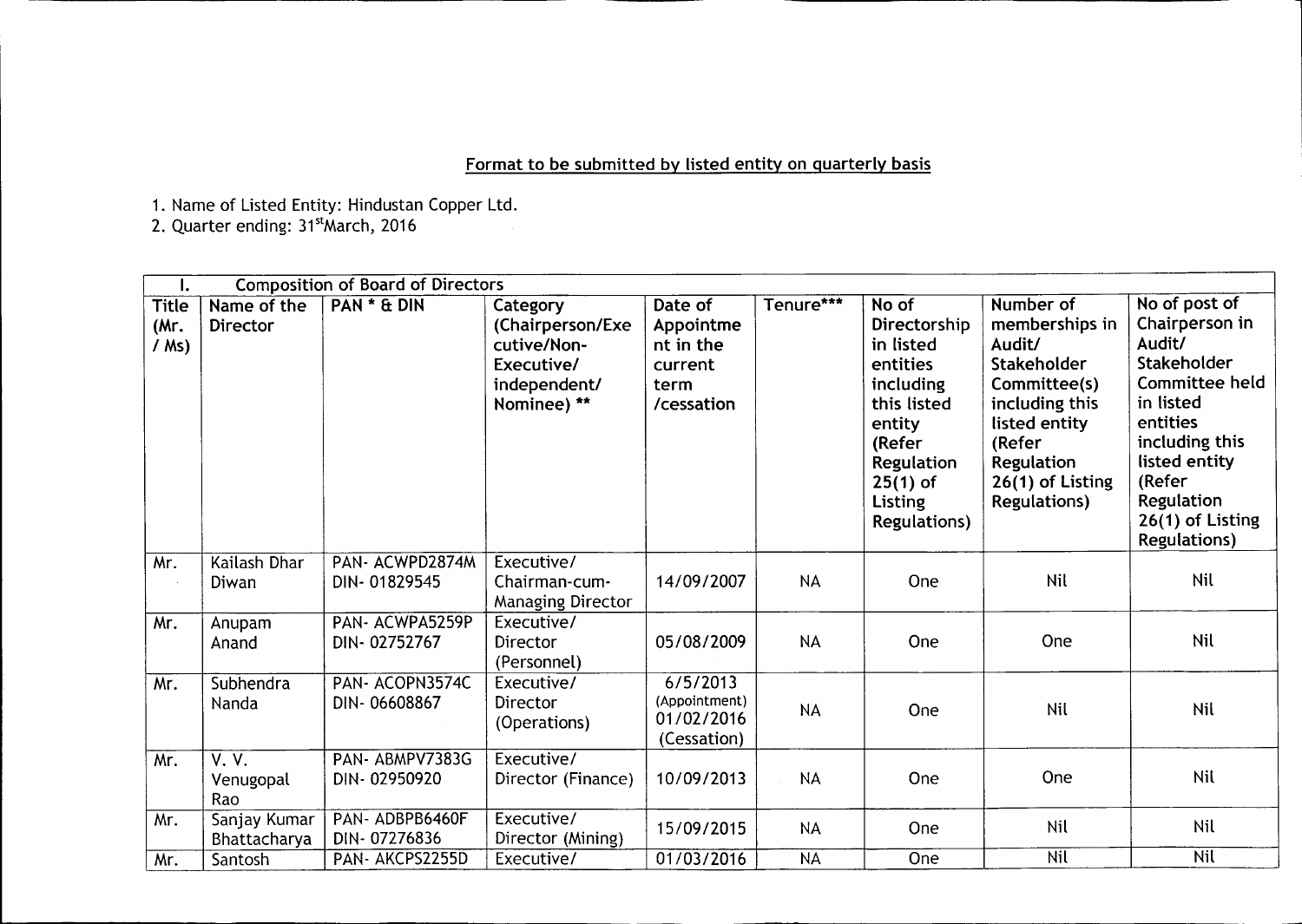|      | <b>Sharma</b>                    | DIN-07431945                                                                                                          | <b>Director</b><br>(Operations)                  |            |            |           |              |            |
|------|----------------------------------|-----------------------------------------------------------------------------------------------------------------------|--------------------------------------------------|------------|------------|-----------|--------------|------------|
| Mrs. | Sujata Prasad                    | PAN- AHSPP9283D<br>DIN-06587461                                                                                       | Non-Executive<br>/Govt. Nominee<br>Director      | 30/04/2013 | <b>NA</b>  | Five      | Two          | One        |
| Mr.  | Nikunja<br><b>Bihari Dhal</b>    | PAN-ABRPD7060M<br>DIN-01710101                                                                                        | Non-Executive/<br>Govt. Nominee<br>Director      | 14/09/2015 | <b>NA</b>  | One       | Nil          | Nil        |
| Mrs. | <b>Bulbul Sen</b>                | PAN- AASPS9035K<br>DIN-06561386                                                                                       | Non-Executive/<br>Independent<br>Director        | 18/03/2016 | <b>NA</b>  | <b>NA</b> | <b>NA</b>    | <b>NA</b>  |
| Mr.  | Dr. Upendra<br>Dutta<br>Choubey  | PAN-ADEPC2097E<br>DIN-00153988                                                                                        | Non-Executive/<br>Independent<br>Director        | 22/10/2013 | 21/10/2016 | One       | Nil          | One        |
| Mr.  | <b>Ashok Kumar</b><br>Singh      | PAN-AFWPS8308G<br>DIN-00907683                                                                                        | Non-Executive/<br>Independent<br><b>Director</b> | 22/10/2013 | 21/10/2016 | One       | One          | <b>Nil</b> |
| Mrs. | Simantini<br>Jena                | PAN-ACRPJ6937E<br>DIN-07346980                                                                                        | Non-Executive/<br>Independent<br><b>Director</b> | 17/11/2015 | 16/11/2018 | One       | Nil          | <b>Nil</b> |
| Mr.  | <b>Hemant</b><br>Mehtani         | PAN-ACVPM3453C<br>DIN-02875561                                                                                        | Non-Executive/<br>Independent<br>Director        | 17/11/2015 | 16/11/2018 | One       | Two          | Nil        |
| Mr.  | Dileep Raj<br>Singh<br>Chaudhary | PAN-AAVPC7061J<br>DIN-00269508                                                                                        | Non-Executive/<br>Independent<br>Director        | 01/12/2015 | 30/11/2018 | One       | <b>Three</b> | Nil        |
| Mr.  | Niranjan Pant                    | PAN- AAXPP0529N<br>DIN-00229550<br>* PAN number of any director would not be displayed on the website of Steal Fuchan | Non-Executive/<br>Independent<br>Director        | 01/12/2015 | 30/11/2018 | One       | One          | Nil        |

<u>Ii: 1999 - Andre Sterne American Ameri</u>

\* PAN number of any director would not be displayed on the website of Stock Exchange

\*\* Category of directors means executive/non-executive/independent/Nominee. if a director fits into more than one category write al categories separating them with hyphen

to be filled only for Independent Director. Tenure would mean total period from which Independent director is serving on Board of director of the listed entity in continuity without any cooling off period.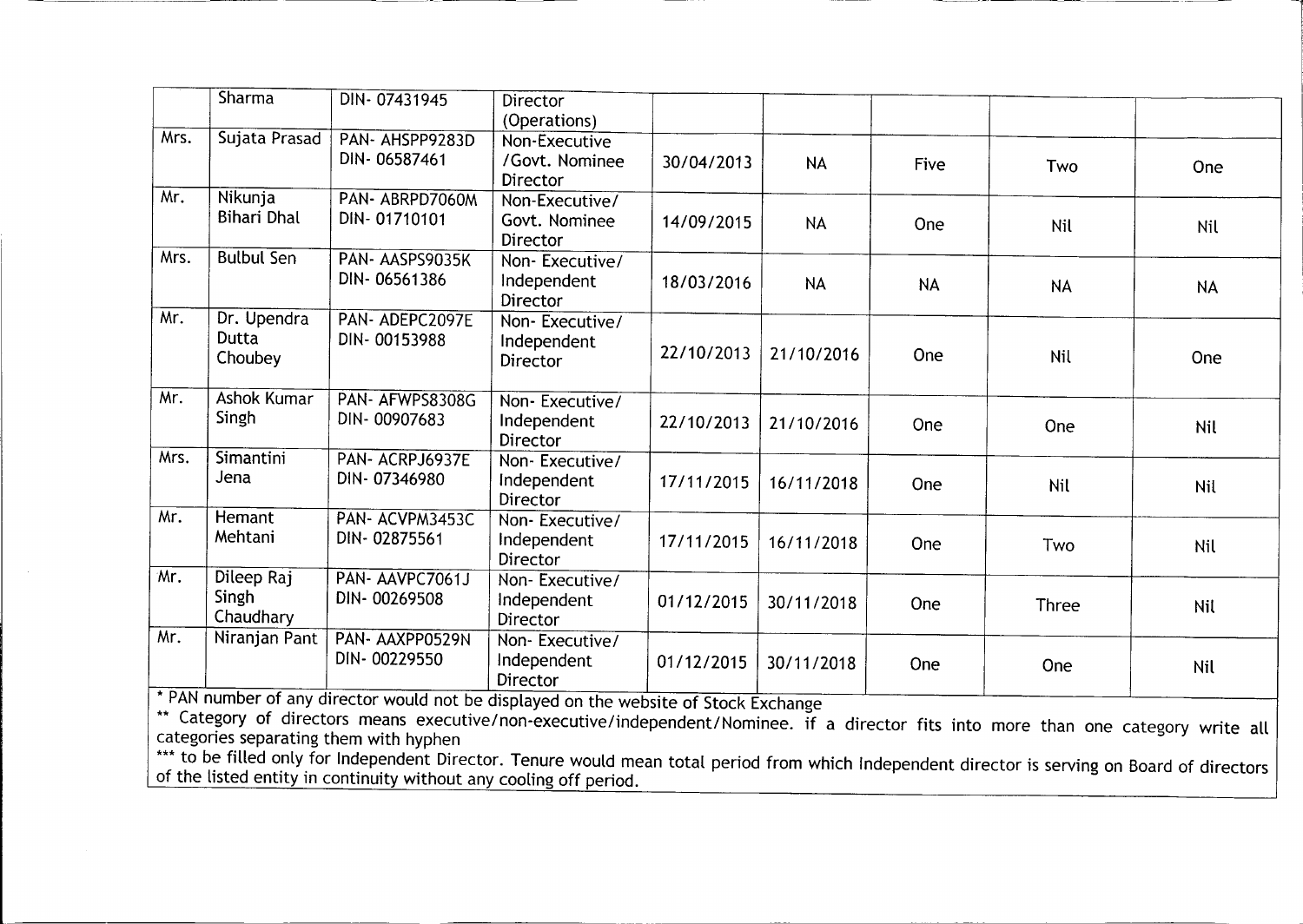| II.<br><b>Composition of Committees</b>        |                                             |                                                                                 |  |  |  |  |
|------------------------------------------------|---------------------------------------------|---------------------------------------------------------------------------------|--|--|--|--|
| <b>Name of Committee</b>                       | <b>Name of Committee members</b>            | <b>Category (Chairperson/Executive/Non-</b><br>Executive/independent/Nominee) * |  |  |  |  |
| 1. Audit Committee                             | Dr. Upendra Dutta Choubey - Chairman        | Non-Executive/ Independent Director                                             |  |  |  |  |
|                                                | Shri Ashok Kumar Singh - Member             | Non- Executive/ Independent Director                                            |  |  |  |  |
|                                                | Shri Dileep Raj Singh Chaudhary<br>- Member | Non-Executive/Independent Director                                              |  |  |  |  |
|                                                | Shri Hemant Mehtani - Member                | Non- Executive/ Independent Director                                            |  |  |  |  |
|                                                | Smt. Bulbul Sen - Member                    | Non- Executive/ Independent Director                                            |  |  |  |  |
| 2. Nomination & Remuneration<br>Committee      | Shri Ashok Kumar Singh- Chairman            | Non- Executive/ Independent Director                                            |  |  |  |  |
|                                                | Smt. Sujata Prasad - Member                 | Non- Executive/ Government Nominee                                              |  |  |  |  |
|                                                | Shri Hemant Mehtani - Member                | Non- Executive/ Independent Director                                            |  |  |  |  |
|                                                | Smt. Simantini Jena - Member                | Non- Executive/ Independent Director                                            |  |  |  |  |
|                                                | Smt. Bulbul Sen - Member                    | Non- Executive/ Independent Director                                            |  |  |  |  |
| 3. Risk Management Committee(if<br>applicable) | <b>NA</b>                                   | <b>NA</b>                                                                       |  |  |  |  |
| 4. Stakeholders Relationship<br>Committee      | Smt. Bulbul Sen - Chairperson               | Non-Executive/ Independent Director                                             |  |  |  |  |
|                                                | Shri Niranjan Pant - Member                 | Non- Executive/ Independent Director                                            |  |  |  |  |
|                                                | Shri Hemant Mehtani - Member                | Non- Executive/ Independent Director                                            |  |  |  |  |
|                                                | Shri Anupam Anand - Member                  | Executive/Director (Personnel)                                                  |  |  |  |  |
|                                                | Shri V. V. Venugopal Roa- Member            | Executive/ Director (Finance)                                                   |  |  |  |  |

 $\mathcal{L}(\mathcal{L}^{\mathcal{L}})$  and  $\mathcal{L}^{\mathcal{L}}$  are  $\mathcal{L}^{\mathcal{L}}$  . In the contribution of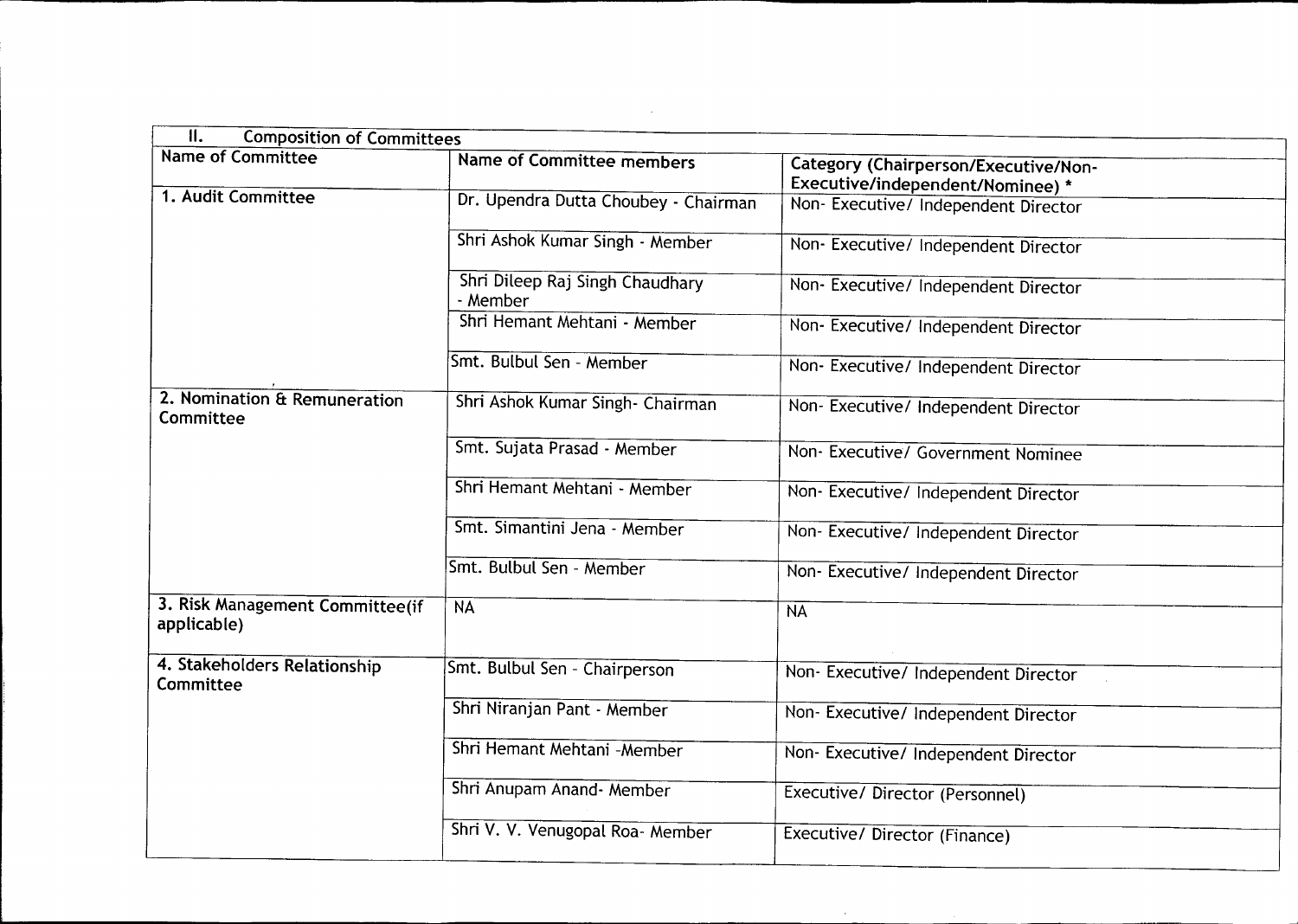\* Category of directors means executive/non-executive/independent/Nominee. if a director fits into more than one category write all categories separating them with hyphen

| Ш.<br>Meeting of Board of Directors                         |                                            |                                               |
|-------------------------------------------------------------|--------------------------------------------|-----------------------------------------------|
| Date(s) of Meeting (if any) in the<br>$_1$ previous quarter | (Date(s) of Meeting (if any) in the        | A Maximum gap between any two consecutive (in |
| $6th$ November, 2015 and                                    | relevant quarter<br>14th January, 2016 and | number of days)<br>21 days                    |
| $\vert$ 23 <sup>rd</sup> December, 2015                     | 3rd February, 2016                         |                                               |

| IV.<br>Meeting of Committees                                                                                                                                 |                                                |                                                                   |                                                                           |  |  |  |
|--------------------------------------------------------------------------------------------------------------------------------------------------------------|------------------------------------------------|-------------------------------------------------------------------|---------------------------------------------------------------------------|--|--|--|
| Date(s) of meeting of the<br>committee in the relevant<br>quarter                                                                                            | Whether requirement of<br>Quorum met (details) | Date(s) of meeting of the<br>committee in the previous<br>quarter | Aaximum gap between any two<br>consecutive meetings in number of<br>days* |  |  |  |
| Audit Committee: 3 <sup>rd</sup> February,<br>2016                                                                                                           | Yes (Five out of five)                         | 6 <sup>th</sup> November, 2015                                    | 89 days                                                                   |  |  |  |
| $\overline{\phantom{a}}$ This information has to be mandatorily be given for audit committee, for rest of the committees giving this information is optional |                                                |                                                                   |                                                                           |  |  |  |

| <b>Related Party Transactions</b>                                                                                                        |                                                   |
|------------------------------------------------------------------------------------------------------------------------------------------|---------------------------------------------------|
| Subject                                                                                                                                  | Compliance status (Yes/No/NA) refer note<br>below |
| Whether prior approval of audit committee obtained                                                                                       | NА                                                |
| Whether shareholder approval obtained for material RPT                                                                                   | NA                                                |
| Whether details of RPT entered into pursuant to omnibus approval have been reviewed<br>by Audit Committee                                | NA                                                |
| Note<br>1. In the column "Compliance Status", compliance or non-compliance may be indicated by Yes/No/N.A. For example, if the Board has |                                                   |

been composed in accordance with the requirements of Listing Regulations, "Yes" may be indicated. Similarly, in case the Listed Entity has no related party transactions, the words "N.A." may be indicated 2. If status is "No" details of non-compliance may be given here.

VI. Affirmations 1. The composition of Board of Directors is in terms of SEBI (Listing obligations and disclosure requirements) Regulations, 2015. 2. The composition of the following committees is in terms of SEBI(Listing obligations and disclosure requirements) Regulations, 2015 a. Audit Committee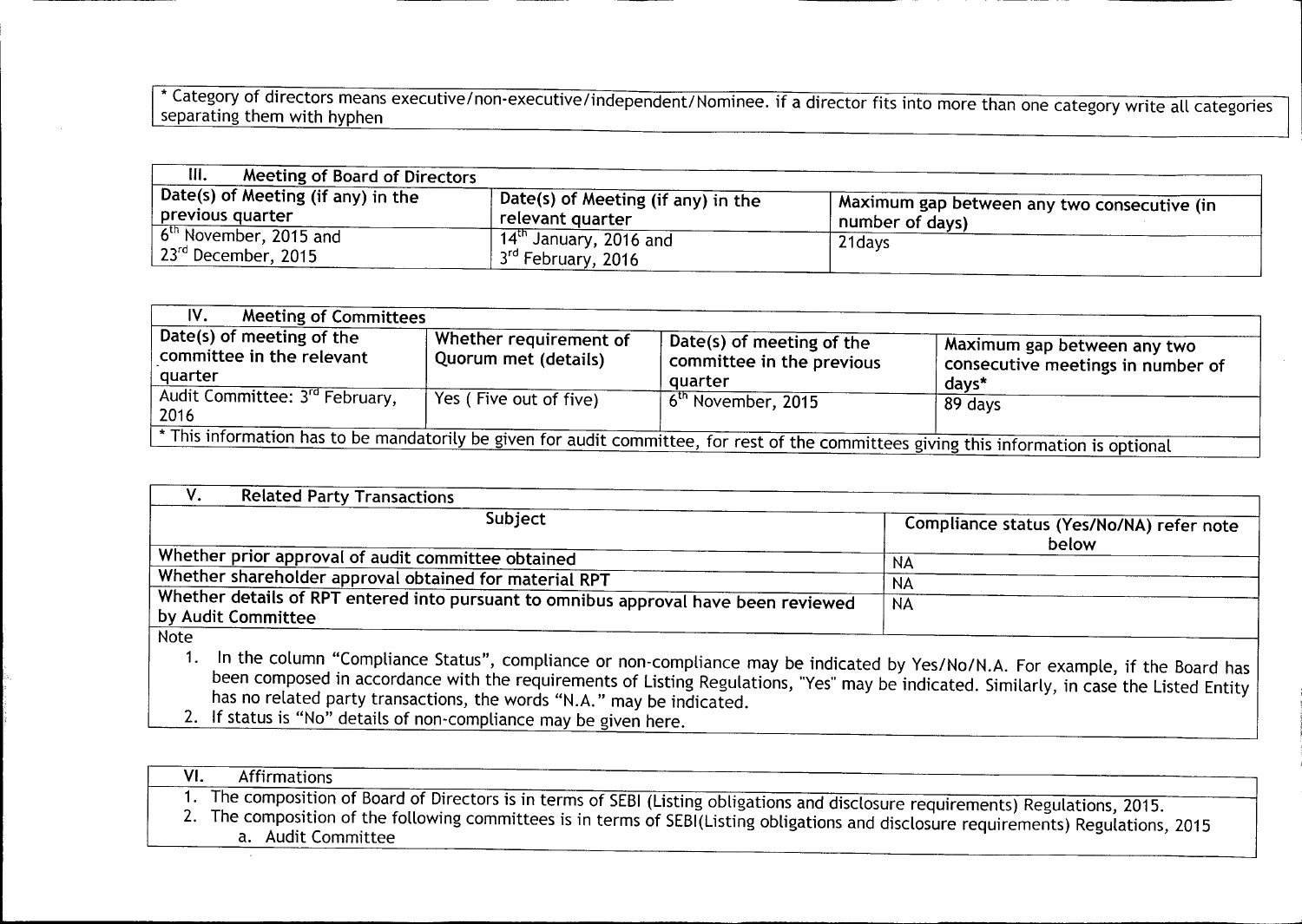- b. Nomination & remuneration committee
- c. Stakeholders relationship committee
- d. Risk management committee (applicable to the top 100 listed entities)- NA
- 3. The committee members have been made aware of their powers, role and responsibilities as specified in SEBI (Listing obligations and disclosure requirements) Regulations, 2015.
- 4. The meetings of the board of directors and the above committees have been conducted in the manner as specified in SEBI (Listing obligations and disclosure requirements) Regulations, 2015.
- 5. This report and/or the report submitted in the previous quarter has been placed before Board of Directors. Any comments/observations/advice of Board of Directors may be mentioned here:Report for the quarter ended 31.3.2016 shall be placed in the next Board meeting.

MS inglin

Compliance Officer/ GM & Company Secretary

Note:

Information at Table I and II above need to be necessarily given in 1st quarter of each financial year. However if there is no change of information in subsequent quarter(s) of that financial year, this information may not be given by Listed entity and instead a statement "same as previous quarter" may be given.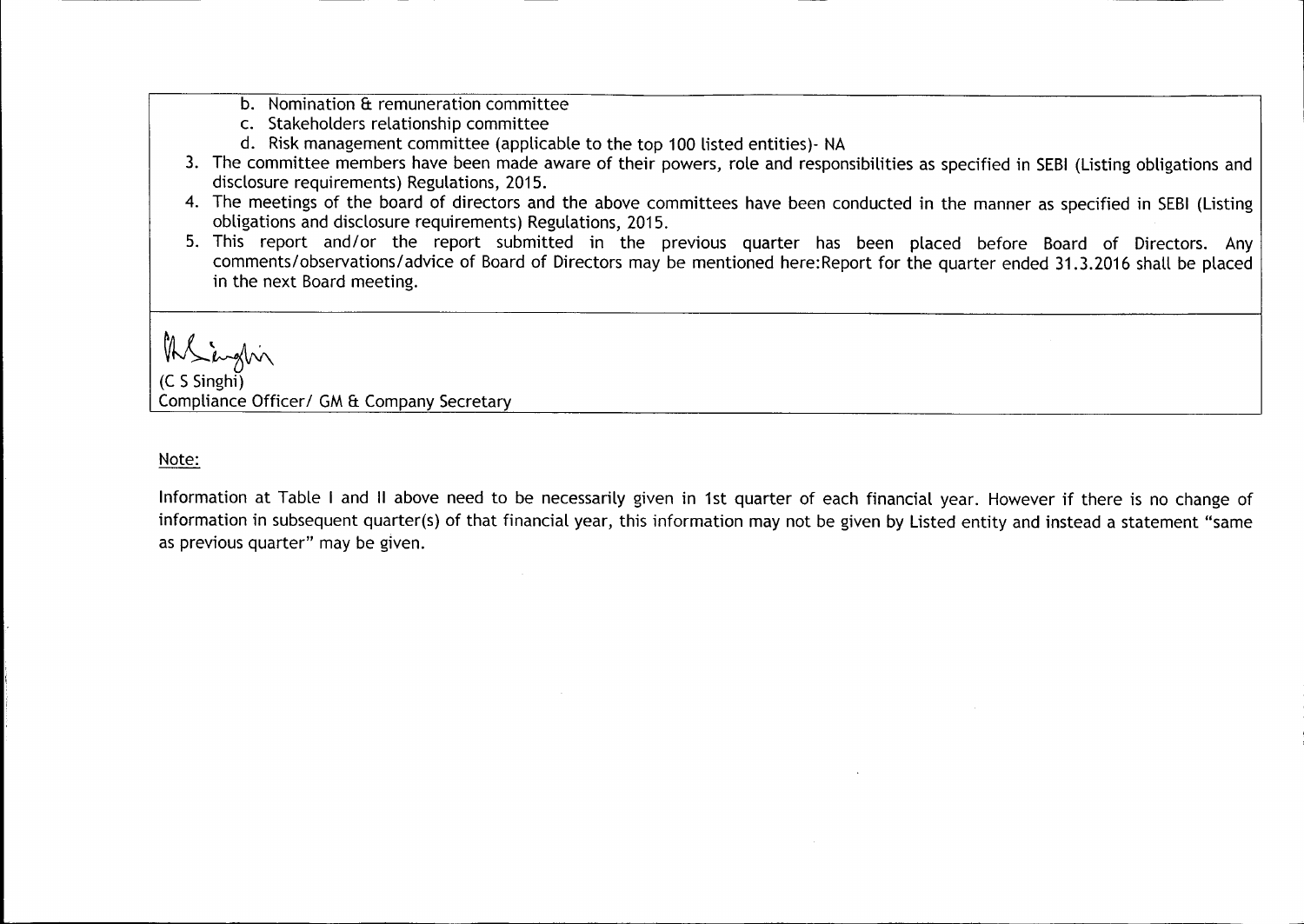## Format to be submitted by listed entity at the end of the financial year (for the whole of financial year)

t

| I. Disclosure on website in terms of Listing Regulations                                                                                      |                                                   |  |  |  |  |
|-----------------------------------------------------------------------------------------------------------------------------------------------|---------------------------------------------------|--|--|--|--|
| <i>Item</i>                                                                                                                                   | Compliance status<br>(Yes/No/NA) refer note below |  |  |  |  |
| Details of business                                                                                                                           | Yes                                               |  |  |  |  |
| Terms and conditions of appointment of independent directors                                                                                  | Yes                                               |  |  |  |  |
| Composition of various committees of board of directors                                                                                       | Yes                                               |  |  |  |  |
| Code of conduct of board of directors and senior management<br>personnel                                                                      | <b>Yes</b>                                        |  |  |  |  |
| Details of establishment of vigil mechanism/ Whistle Blower<br>policy                                                                         | Yes                                               |  |  |  |  |
| Criteria of making payments to non-executive directors                                                                                        | Yes                                               |  |  |  |  |
| Policy on dealing with related party transactions                                                                                             | Yes                                               |  |  |  |  |
| Policy for determining 'material' subsidiaries                                                                                                | NA                                                |  |  |  |  |
| Details of familiarization programmes imparted to independent<br>directors                                                                    | Yes                                               |  |  |  |  |
| Contact information of the designated officials of the listed<br>entity who are responsible for assisting and handling investor<br>grievances | Yes                                               |  |  |  |  |
| email address for grievance redressal and other relevant details                                                                              | Yes                                               |  |  |  |  |
| <b>Financial results</b>                                                                                                                      | Yes                                               |  |  |  |  |
| Shareholding pattern                                                                                                                          | Yes                                               |  |  |  |  |
| Details of agreements entered into with the media companies<br>and/or their associates                                                        | NA                                                |  |  |  |  |
| New name and the old name of the listed entity                                                                                                | NA                                                |  |  |  |  |

| Il Annual Affirmations                         |               |                                                       |  |  |  |  |
|------------------------------------------------|---------------|-------------------------------------------------------|--|--|--|--|
| <b>Particulars</b>                             | Regulation    | Compliance status                                     |  |  |  |  |
|                                                | <b>Number</b> | (Yes/NO/NA) refer note below                          |  |  |  |  |
| Independent director(s) have been appointed in |               | Yes                                                   |  |  |  |  |
| terms of specified criteria of 'independence'  | $16(1)(b)$ &  |                                                       |  |  |  |  |
| and/or 'eligibility'                           | 25(6)         |                                                       |  |  |  |  |
| Board composition                              | 17(1)         | No                                                    |  |  |  |  |
|                                                |               | (Total strength of the<br>Board as on 31.3.2016 is 13 |  |  |  |  |
|                                                |               | comprising of 5 functional,                           |  |  |  |  |
|                                                |               | 2 Govt. Nominee and 6                                 |  |  |  |  |
|                                                |               | Independent<br>Directors.                             |  |  |  |  |
|                                                |               | Upon completion of tenure<br>one Independent<br>of a  |  |  |  |  |
|                                                |               | Director on 18.3.2016, the                            |  |  |  |  |
|                                                |               | post is lying vacant & to be                          |  |  |  |  |
|                                                |               | filled<br><b>up</b><br>by<br>the                      |  |  |  |  |
|                                                |               | administrative Ministry.)                             |  |  |  |  |
| Meeting of Board of directors                  | 17(2)         | Yes                                                   |  |  |  |  |
| <b>Review of Compliance Reports</b>            | 17(3)         | Yes                                                   |  |  |  |  |
| Plans for orderly succession for appointments  | 17(4)         | Yes                                                   |  |  |  |  |
| Code of Conduct                                | 17(5)         | Yes                                                   |  |  |  |  |